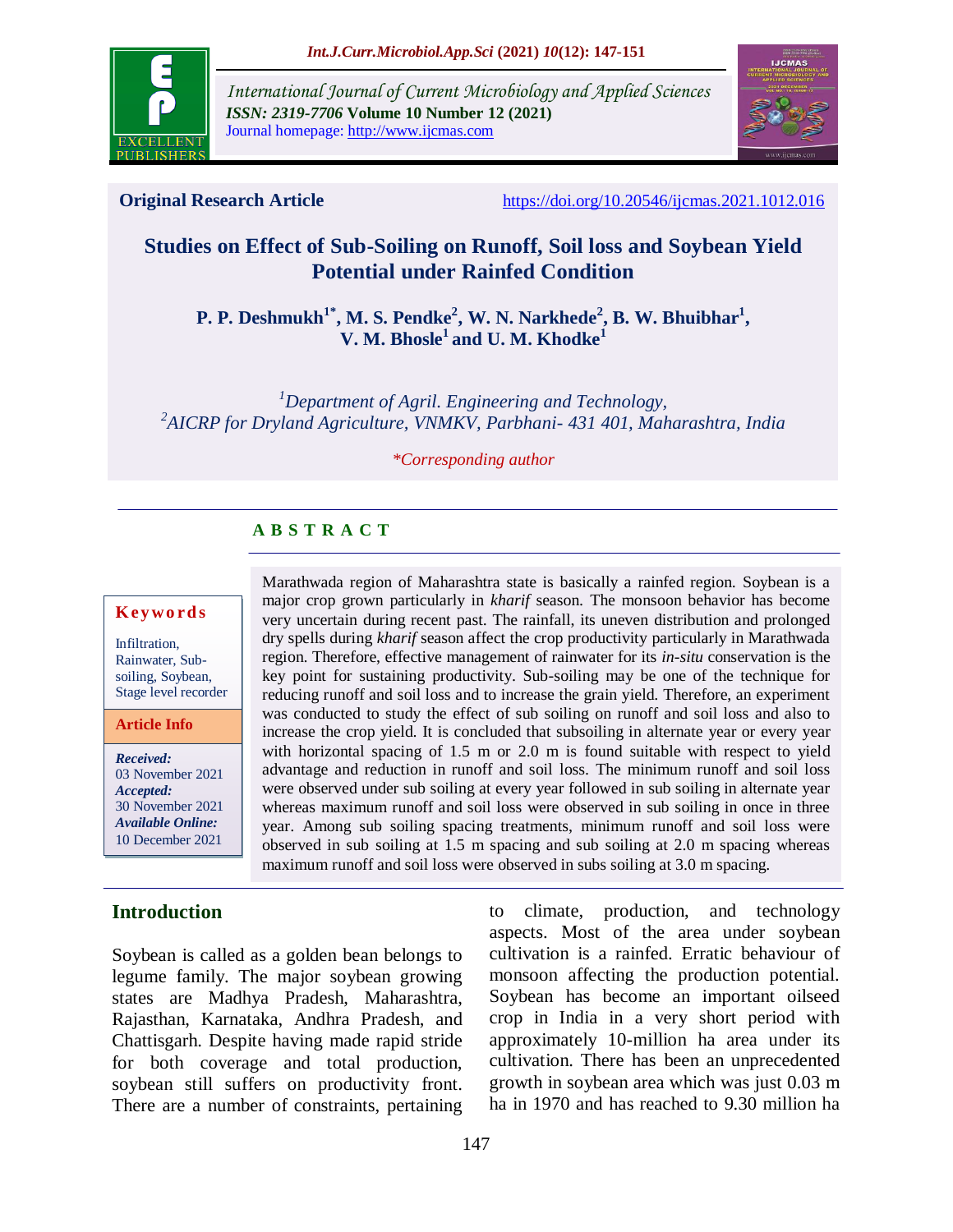in 2010. The mean national productivity has increased from 0.43 t/ha in 1970 to 1.36 t/ha in 2010

Productivity of soybean can be increased by sub-soiling techniques. Sub-soiling can be found effective in rainwater conservation and yield enhancement. Sub-soiling was accomplished by using a sub-soiler at a soil depth ranging from 30 to 40 cm which showed that it is beneficial to ecology. Subsoiling facilitates downward water movement and enhances drainage so as to induce deeper penetration and consequently better root growth (Gajri *et al.,* 1991). Annual sub-soiling reduced bulk density by 4.9% compared with no-till control plots on silty loam soils. Subsoiling can increase soil porosity and decrease the soil bulk density up to 3-4% (Solhjou and Niazi, 2001).

Soybean is grown on 13 lakh ha area in Marathwada region of Maharashtra state. Majority of the small and marginal farmers are preferring to grow soybean during *kharif* season. The average productivity of soybean varies depending of monsoon behavior. Occurrence of frequent dryspells affects the productivity of soybean in the region. Marathwada region of Maharashtra state comprises 8 districts with average annual precipitation of 807 mm. Though the majority area falls under assured rainfall zone, it is characterized by 2-3 prolonged dry spells during crop growth. In Marathwada region, Situations of deficit rainfall in last decade aggravated the situation of dryland agriculture and resulted in reduced crop production and productivity and overall socioeconomic condition of farmers.

## **Materials and Methods**

The experiment was initiated in the year 2018- 19 to 2020-21 for a period of three years and conducted on research farm of All India Coordinated Research Project for Dryland Agriculture, Vasantrao Naik Marathwada Krishi Vidyapeeth (VNMKV), Parbhani (Maharashtra).

The average rainfall of the region is 892 mm. The soils of the area are medium black The experiment was laid out in split plot with 4 replications The experimental plot size was 4.5 m  $x$  5.0 m and soybean was sown at 45  $x$ 10 cm spacing. The recommended dose of fertilizer i.e. FYM 5 t ha<sup>-1</sup> &  $(30:60:30)$  NPK Kg/ha) was applied.

The experiment was executed with three main treatments viz.,  $S_1$  - Sub soiling in every year,  $S_2$  - Sub soiling in alternate year and  $S_3$  - Sub soiling once in three years with five sub treatments viz.,  $D_1$ -Sub-soiling at every 1.0 m horizontal distance,  $D_2$ -Sub-soiling at every 1.5 m horizontal distance,  $D_3$ -Sub-soiling at every  $2.0$  m horizontal distance,  $D_4$ -Subsoiling at every 2.5 m horizontal distance and  $D_5$  -Sub-soiling at every 3.0 m horizontal distance. Soybean was sown using tractor drawn seed drill.

Automatic stage level recorders with H-flume and stilling basin were installed for measurement of runoff and soil loss under different treatments.

## **Results and Discussion**

## **Soybean yield**

## **Effect of Sub soiling years**

The effect of sub soiling years on mean soybean yield was found to be significant. The mean soybean yield recorded by treatment  $S_2$ i.e. sub soiling in alternate year was significantly higher (961 kg/ha) and it was found to be significantly higher than  $S_1$  i.e. sub soiling in every year and at per with  $S_2$  i.e. sub soiling in once in three year.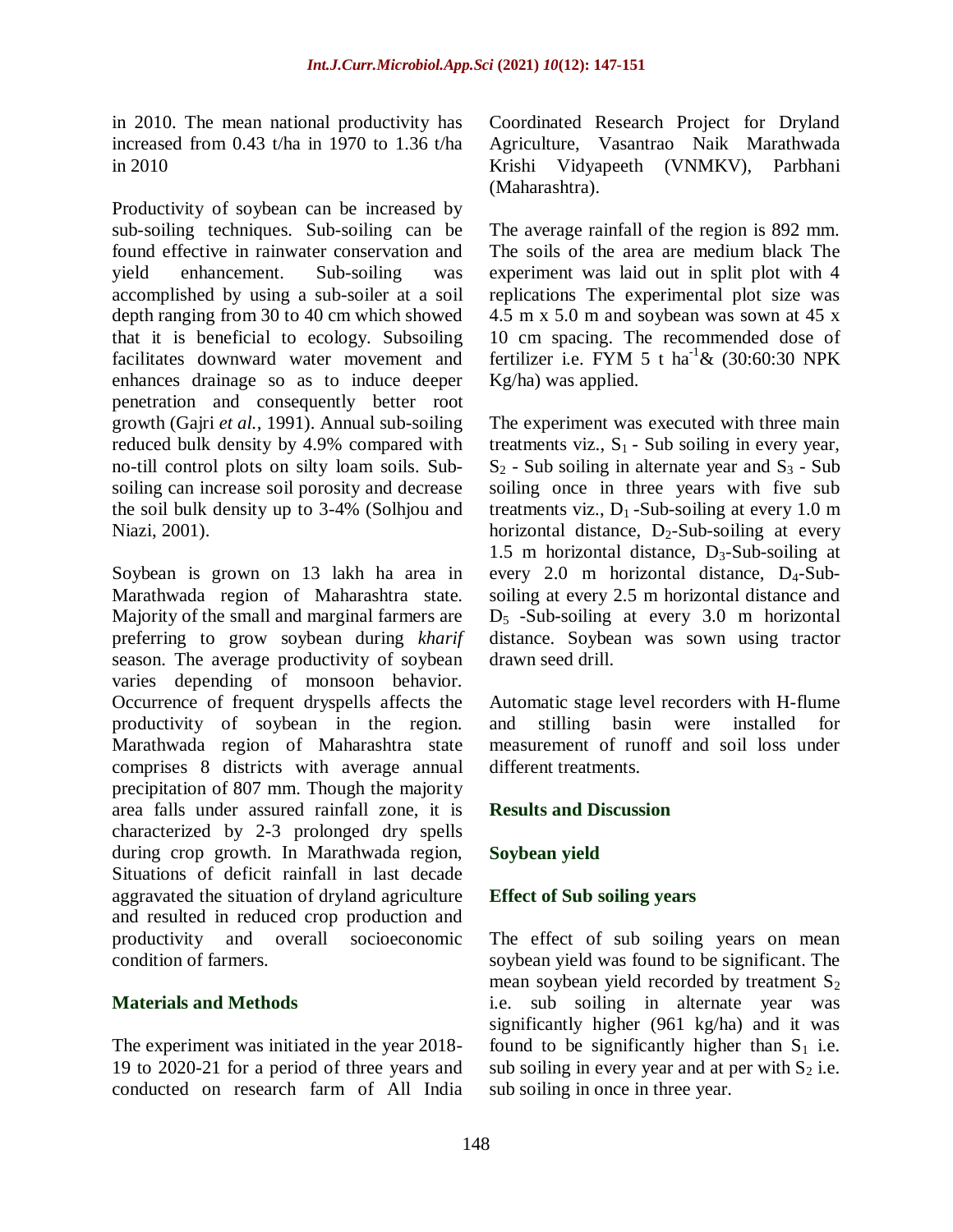#### **Effect of Subsoiling horizontal distance / spacing**

The effect of subsoiling horizontal distance / spacing on soybean yield was found to be significant. The soybean yield recorded by treatment  $D_2$  i.e. subsoiling at every 1.5 m horizontal distance was significantly higher (1024 kg/ha) and it was found to be significantly higher than rest of the treatments except that it was found at par with subsoiling at every 2.0 m horizontal distance.

#### **Runoff and soil loss**

Treatment wise runoff and soil loss were measured with the help of automatic stage level recorders combined with H-flume and stilling basin during crop growth period. Data on mean runoff and soil loss are presented in Table 2.

#### **Runoff**

On an average minimum runoff of 178mm was observed under sub soiling at every year followed in sub soiling in alternate year whereas maximum runoff of 202mm was observed in sub soiling in once in three year.

Among sub soiling spacing treatments, minimum runoff of 156mm was observed in sub soiling at 1.5 m spacing and sub soiling at 2.0 m spacing whereas maximum runoff of 253mm was observed in subs soiling at 3.0 m spacing.

| <b>Treatments</b>                                        | Seed yield kg / ha |         |         |             |  |  |  |  |
|----------------------------------------------------------|--------------------|---------|---------|-------------|--|--|--|--|
|                                                          | 2018-19            | 2019-20 | 2020-21 | <b>Mean</b> |  |  |  |  |
| Main Plots: Sub soiling rotation / years: (03)           |                    |         |         |             |  |  |  |  |
| $S_1$ - Sub soiling in every year                        | 857                | 805     | 1093    | 918         |  |  |  |  |
| $S_2$ - Sub soiling in alternate year                    | 802                | 965     | 1117    | 961         |  |  |  |  |
| $S_3$ - Sub soiling once in three years                  | 801                | 1050    | 988     | 946         |  |  |  |  |
| $SE +$                                                   | 60                 | 78      | 32      | 57          |  |  |  |  |
| CD at $5%$                                               | 184                | 234     | 98      | 172         |  |  |  |  |
| Sub plot: Subsoiling horizontal spacing : (5)            |                    |         |         |             |  |  |  |  |
| $D_1$ - Subsoilingatevery 1.0 m horizontal               | 860                | 785     | 1038    | 894         |  |  |  |  |
| distance                                                 |                    |         |         |             |  |  |  |  |
| $D_2$ - Subsoiling at every 1.5 m horizontal             | 941                | 1022    | 1109    | 1024        |  |  |  |  |
| distance                                                 |                    |         |         |             |  |  |  |  |
| $D_3$ - Subsoiling at every 2.0 m horizontal             | 862                | 985     | 1098    | 981         |  |  |  |  |
| distance                                                 |                    |         |         |             |  |  |  |  |
| $D_4$ - Subsoiling at every 2.5 m horizontal<br>distance | 834                | 850     | 980     | 888         |  |  |  |  |
| $D_5$ - Subsoilingatevery 3.0 m horizontal               | 755                | 815     | 952     | 840         |  |  |  |  |
| distance                                                 |                    |         |         |             |  |  |  |  |
| $SE +$                                                   | 46                 | 56      | 26      | 43          |  |  |  |  |
| CD at $5%$                                               | 138                | 168     | 79      | 129         |  |  |  |  |
| Interaction effect $(S \times D)$                        |                    |         |         |             |  |  |  |  |
| $SE +$                                                   | 72                 | 112     | 30      | 71          |  |  |  |  |
| CD at $5%$                                               | 218                | 336     | 88      | 214         |  |  |  |  |
| <b>Mean</b>                                              |                    | 907     | 1047    |             |  |  |  |  |

#### **Table.1** Soybean grain yield during 2018-19 to 2020-21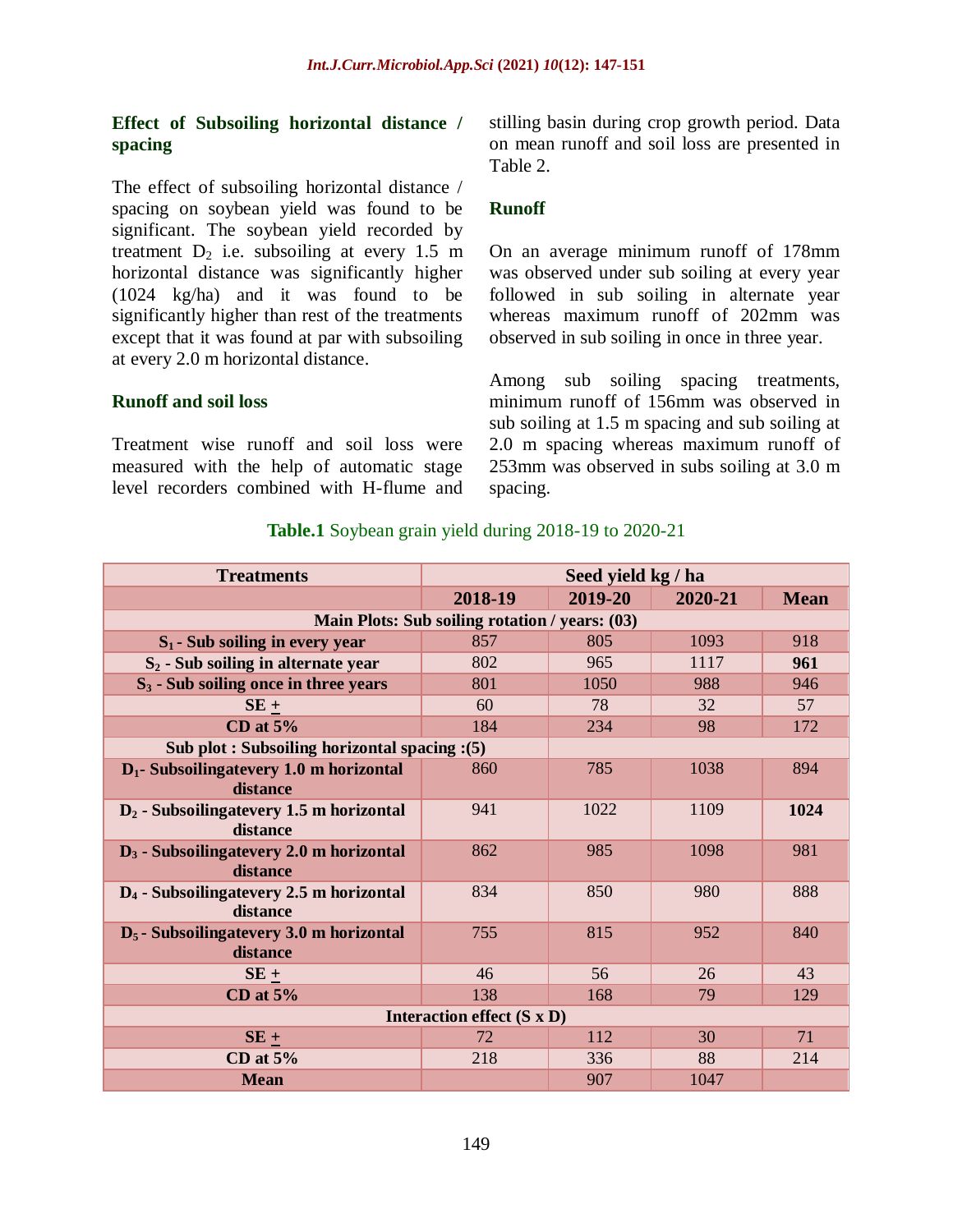| <b>Treatments</b>                     | D1               | D2               | D <sub>3</sub>   | D <sub>4</sub>   | D <sub>5</sub>   | <b>Mean</b> |  |  |  |
|---------------------------------------|------------------|------------------|------------------|------------------|------------------|-------------|--|--|--|
|                                       | 1.0 <sub>m</sub> | 1.5 <sub>m</sub> | 2.0 <sub>m</sub> | 2.5 <sub>m</sub> | 3.0 <sub>m</sub> |             |  |  |  |
| <b>Runoff</b> , mm                    |                  |                  |                  |                  |                  |             |  |  |  |
| $S_1$ - Sub soiling in every year     | 155              | 148              | 150              | 202              | 234              | 178         |  |  |  |
| $S_2$ - Sub soiling in alternate year | 165              | 159              | 155              | 217              | 252              | 189         |  |  |  |
| $S_3$ - Sub soiling once in three     | 172              | 163              | 162              | 238              | 274              | 202         |  |  |  |
| <b>vears</b>                          |                  |                  |                  |                  |                  |             |  |  |  |
| <b>Mean</b>                           | 164              | 156              | 156              | 219              | 253              | <b>190</b>  |  |  |  |
| Soil loss, tons/ha                    |                  |                  |                  |                  |                  |             |  |  |  |
| $S_1$ - Sub soiling in every year     | 3.05             | 2.79             | 2.85             | 3.56             | 4.13             | 3.28        |  |  |  |
| $S_2$ - Sub soiling in alternate year | 2.89             | 2.32             | 2.42             | 3.21             | 3.85             | 2.94        |  |  |  |
| $S_3$ - Sub soiling once in three     | 2.81             | 2.20             | 2.36             | 3.26             | 3.79             | 2.88        |  |  |  |
| years                                 |                  |                  |                  |                  |                  |             |  |  |  |
| <b>Mean</b>                           | 2.92             | 2.44             | 2.54             | 3.34             | 3.92             | 3.03        |  |  |  |

**Table.2** Mean Runoff (mm) and mean soil loss (t/ha) as influenced by sub soiling schedule and Spacings

#### **Soil Loss**

On an average minimum soil loss of 2.88 tons/ha was observed under sub soiling at once in three years followed in sub soiling alternate year whereas maximum soil loss of 3.28 tons/ha was observed in sub soiling in every year. Among sub soiling spacing treatments, minimum soil loss of 2.44 tons/ha was observed in sub soiling at 1.5 m spacing followed by sub soiling at 2.0 m spacing whereas maximum soil loss of 3.92 tons/ha was observed in subs soiling at 3.0 m spacing. Therefore, it is observed that sub soiling in alternate years with a spacing of 1.5 m proved to be the best combination in reducing runoff and soil loss and thus effective rainwater conservation.

Sub-soiling reduced the runoff but did not significantly reduce the soil erosion after equilibrium had been reached between water application and runoff rates. However, the sub-soiled treatments did reduce the amount of runoff for the first runoff event after tillage (Jasa and Dickey, 1991). Similar results were obtained in the present study.

Sub soling in alternate year or once in three years with horizontal spacing of 1.5 m or 2.0 m is found suitable for higher grain yield and also to reduce runoff and soil loss.

## **References**

- Gajiri P R, Arora V K and Prihar S S (1992). Tillage management for efficient water and nitrogen use in wheat following rice. *Soil and tillage research*.24(2) :167-182
- Jasa P J and Dickey E C. 1991. Subsoiling, Contouring and Tillage Effects on Erosion and Runoff. *American Society of Agricultural Engineers. 0883- 8542/91/ 0701-0081.*
- Pikul Joseph L and Kristian Aase J. 2003. Water infiltration and storage affected by Subsoiling and Subsequent Tillage. S*oil Science*. 67: 267-272
- Solhjou A A and Ardekani J. 2001.Effect of subsoiling on soil physical properties and irrigated wheat yield. *Journal of Agricultural Engineering Research*7.:14-21

Soltanabadi M, Miranzadeh M, Karimi M,